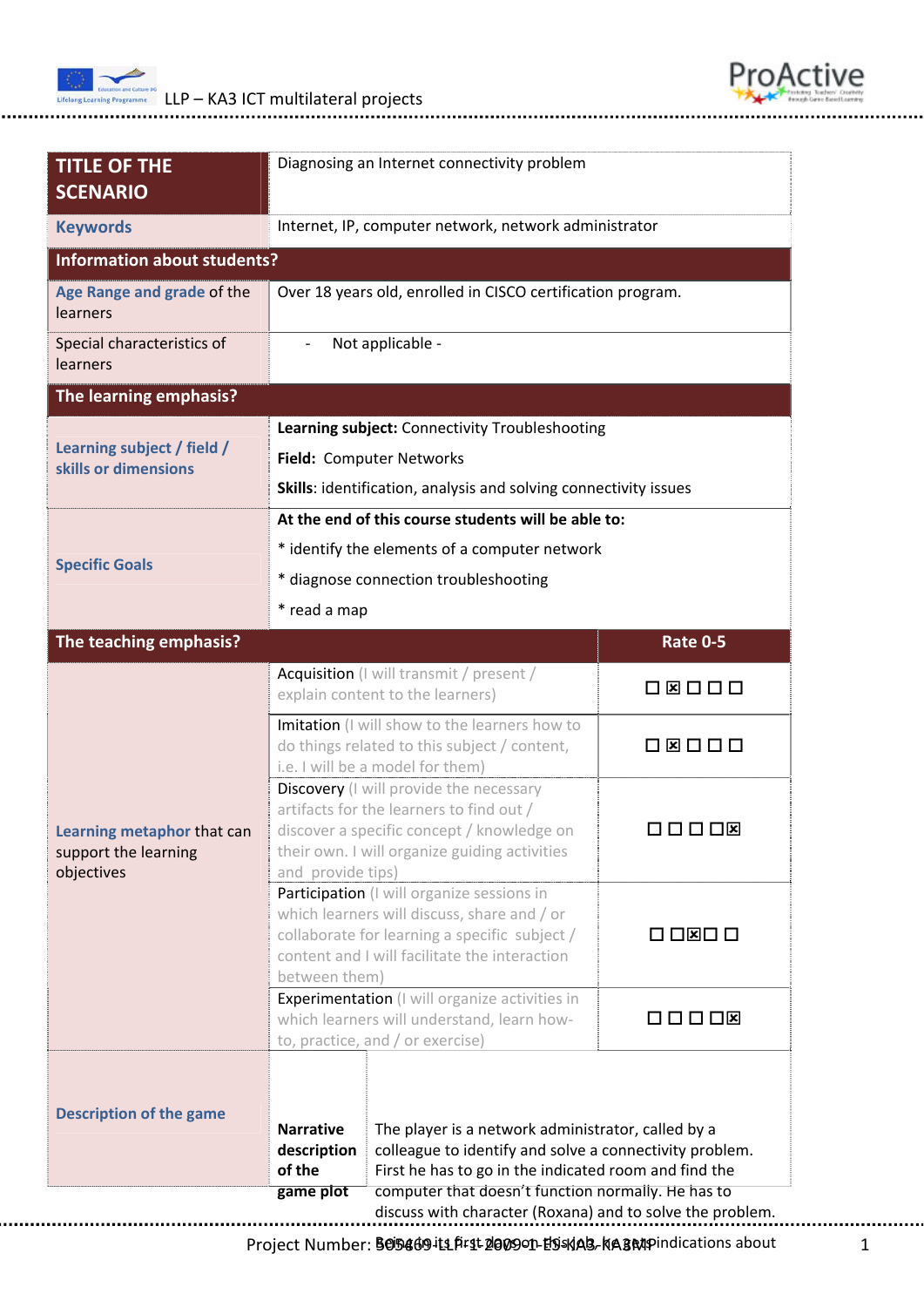



|                                                                                           | the server room and other rooms, and he has to use a<br>map in order to be able to circulate into the building.                                                                         |                                                                         |                                    |                          |  |  |  |
|-------------------------------------------------------------------------------------------|-----------------------------------------------------------------------------------------------------------------------------------------------------------------------------------------|-------------------------------------------------------------------------|------------------------------------|--------------------------|--|--|--|
|                                                                                           | If he cannot solve the problem he turns back in Roxana's<br>office to ask more helpful questions.                                                                                       |                                                                         |                                    |                          |  |  |  |
|                                                                                           | <b>Goals</b>                                                                                                                                                                            | Identifying and solving the problem                                     |                                    |                          |  |  |  |
|                                                                                           | <b>Characters</b>                                                                                                                                                                       | Secretary (Roxana)                                                      |                                    |                          |  |  |  |
|                                                                                           |                                                                                                                                                                                         | *Scene 1 - Player's office                                              |                                    |                          |  |  |  |
|                                                                                           |                                                                                                                                                                                         | *Scene 2 - Front office                                                 |                                    |                          |  |  |  |
|                                                                                           | <b>Scenes</b>                                                                                                                                                                           | *Scene 3 - Computer desktop                                             |                                    |                          |  |  |  |
|                                                                                           |                                                                                                                                                                                         | *Scene 3 - Building hall                                                |                                    |                          |  |  |  |
|                                                                                           |                                                                                                                                                                                         | *Scene 4 - Servers room                                                 |                                    |                          |  |  |  |
|                                                                                           |                                                                                                                                                                                         |                                                                         | <b>Learning</b><br>settings        | <b>Estimated</b><br>Time |  |  |  |
|                                                                                           | Before the game:                                                                                                                                                                        |                                                                         |                                    |                          |  |  |  |
|                                                                                           | Presentation of different scenarios related<br>to the subject $-$ by the trainer. Short<br>explanation about the game                                                                   |                                                                         | In the<br>classroom                |                          |  |  |  |
|                                                                                           | During the game:                                                                                                                                                                        |                                                                         | In the                             |                          |  |  |  |
| <b>Narrative Description of</b><br>learning activities - step by<br>step organization and | The game is played by each player; the<br>trainer supervises the class.                                                                                                                 |                                                                         | classroom<br>/ Online /<br>At home |                          |  |  |  |
| structuring                                                                               | After the game:<br>Discussions about the results; encountered<br>problems in solving tasks. The trainer will<br>evaluate students and he will discuss for<br>solving wrong assumptions. |                                                                         | In the<br>classroom<br>/ Online    |                          |  |  |  |
|                                                                                           |                                                                                                                                                                                         |                                                                         |                                    |                          |  |  |  |
| How will I evaluate students?                                                             |                                                                                                                                                                                         |                                                                         |                                    |                          |  |  |  |
| <b>Evaluation approach</b>                                                                | Assessments reports produced by the platform<br>➤<br>Monitoring during the game<br>➤<br>The time needed for finalize the game.<br>➤                                                     |                                                                         |                                    |                          |  |  |  |
| What will learners need in order to achieve learning objectives?                          |                                                                                                                                                                                         |                                                                         |                                    |                          |  |  |  |
| <b>Prerequisite</b>                                                                       | English - basic level for reading and technical terms<br>➤<br>Computer use - basic level<br>➤<br>Browsing ICDN course.<br>➤                                                             |                                                                         |                                    |                          |  |  |  |
| <b>Settings and materials</b>                                                             | A lab with blackboard and computers for each student<br>➤<br>"Diagnosing an Internet connectivity problem" game<br>➤                                                                    |                                                                         |                                    |                          |  |  |  |
| What is needed to implement the scenario?                                                 |                                                                                                                                                                                         |                                                                         |                                    |                          |  |  |  |
| <b>Applications</b><br>involved<br>Mandatory                                              | ➤                                                                                                                                                                                       | <e-adventure> platform<br/>Email account (for evaluation)</e-adventure> |                                    |                          |  |  |  |

Project Number: 505469‐LLP‐1‐2009‐1‐ES‐KA3‐KA3MP 2